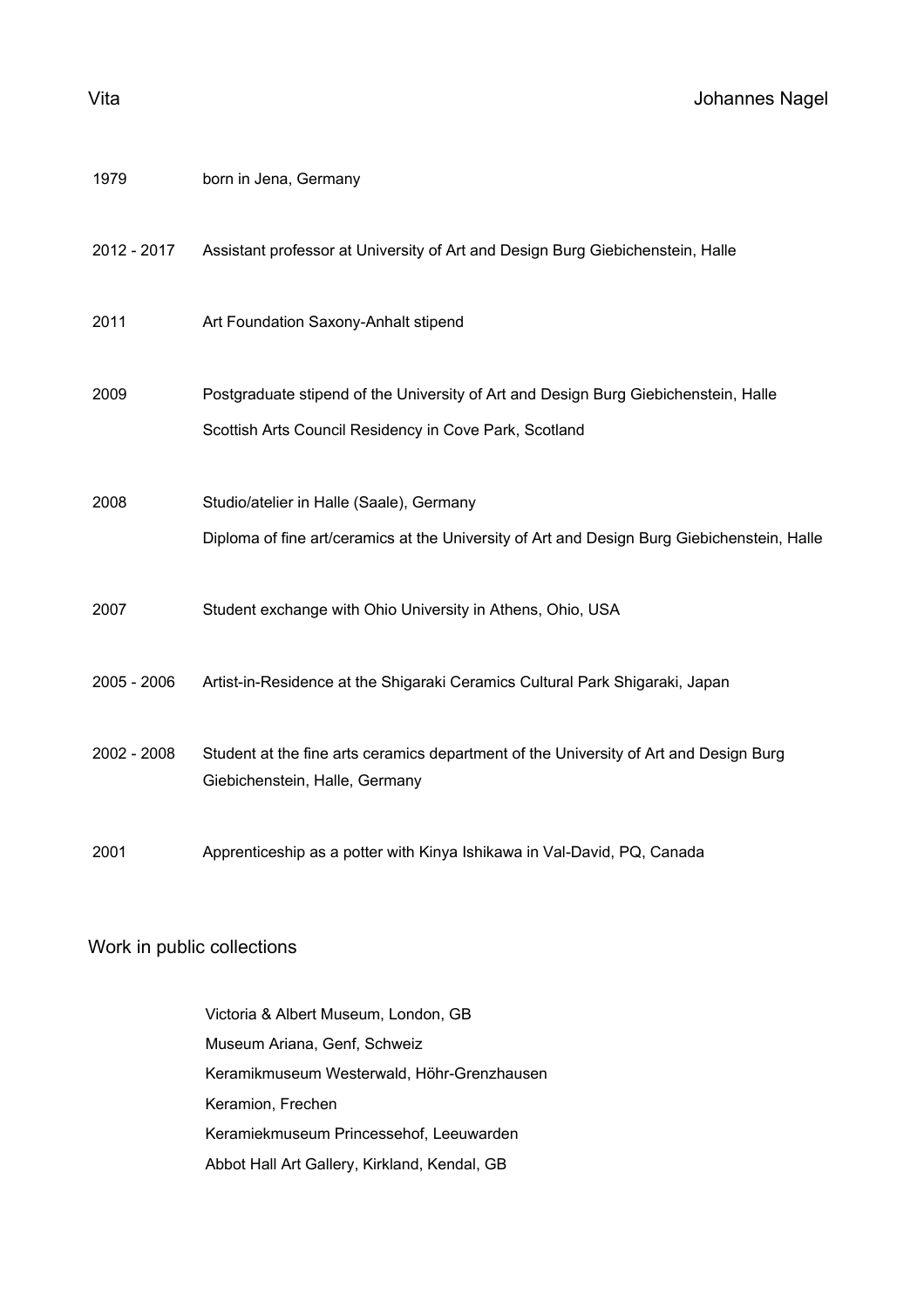## Awards

| 2019 | Westerwaldprize, Keramikmuseum Westerwald                      |
|------|----------------------------------------------------------------|
| 2016 | Naspa Ceramics Award "Focus: vessel", Keramikmuseum Westerwald |
| 2009 | Frechen Ceramic Art Award, Keramion Frechen                    |

## Selected Group & *solo exhibitions*

| 2019 | "Johannes Nagel" Puls Gallery, Brussel                                                             |
|------|----------------------------------------------------------------------------------------------------|
|      | "thinking with my hands" gallery Zink, Waldkirchen                                                 |
|      | "Morfologia delle Meraviglie" Officine Saffi, Puglia                                               |
|      | "come on baby, light my fire" Musée Ariana, Geneva                                                 |
| 2018 | "Further Thoughts on Earthy Materials" Kunsthaus Hamburg, Hamburg                                  |
|      | "Johannes Nagel - Trial & Error" Brutto Gusto, Berlin                                              |
|      | "Ceramics now: the Faenza prize is 60 years old" The International Museum of Ceramics in<br>Faenza |
|      | "Reconsidering canon" Designmuseum London                                                          |
|      | "vessels, perhaps 2010 - 2017" Gallery Fumi London                                                 |
| 2017 | "Lacy traces" Kunstforum Solothurn                                                                 |
|      | "Selected Works - Récent Acquisitions at the Musée Ariana" Contemporary Gallery, Genf              |
|      | "Amsterdam Art Fair" with Brutto Gusto Berlin                                                      |
|      | "Johannes Nagel" at Artgenève with Taste Contemporary craft                                        |
| 2016 | "I hardly ever Thought of flowers", Brutto Gusto, Berlin                                           |
|      | "Modern Classics Fokus Gefäß/Focus Vessel", Keramikmuseum Westerwald                               |
|      | "Sphären", collection Jörg Johnen, Berlin                                                          |
| 2015 | "Geformt und gebaut", Galerie Handwerk, München                                                    |
|      | "Johannes Nagel", Keramion, Frechen                                                                |
|      | "vessels, perhaps", New Arts Centre, Roche Court, UK                                               |
|      | "I hardly ever Thought of flowers", Gallery Fumi, London, UK                                       |
| 2014 | "Kaleidoscope", Brutto Gusto, Berlin                                                               |
|      | "Fokus Junge Kunst", Kunstmuseum Kloster unser lieben Frauen, Magdeburg                            |
|      | "Kaleidoskop", Galerie Kunstforum Solothurn, Solothurn, Schweiz                                    |